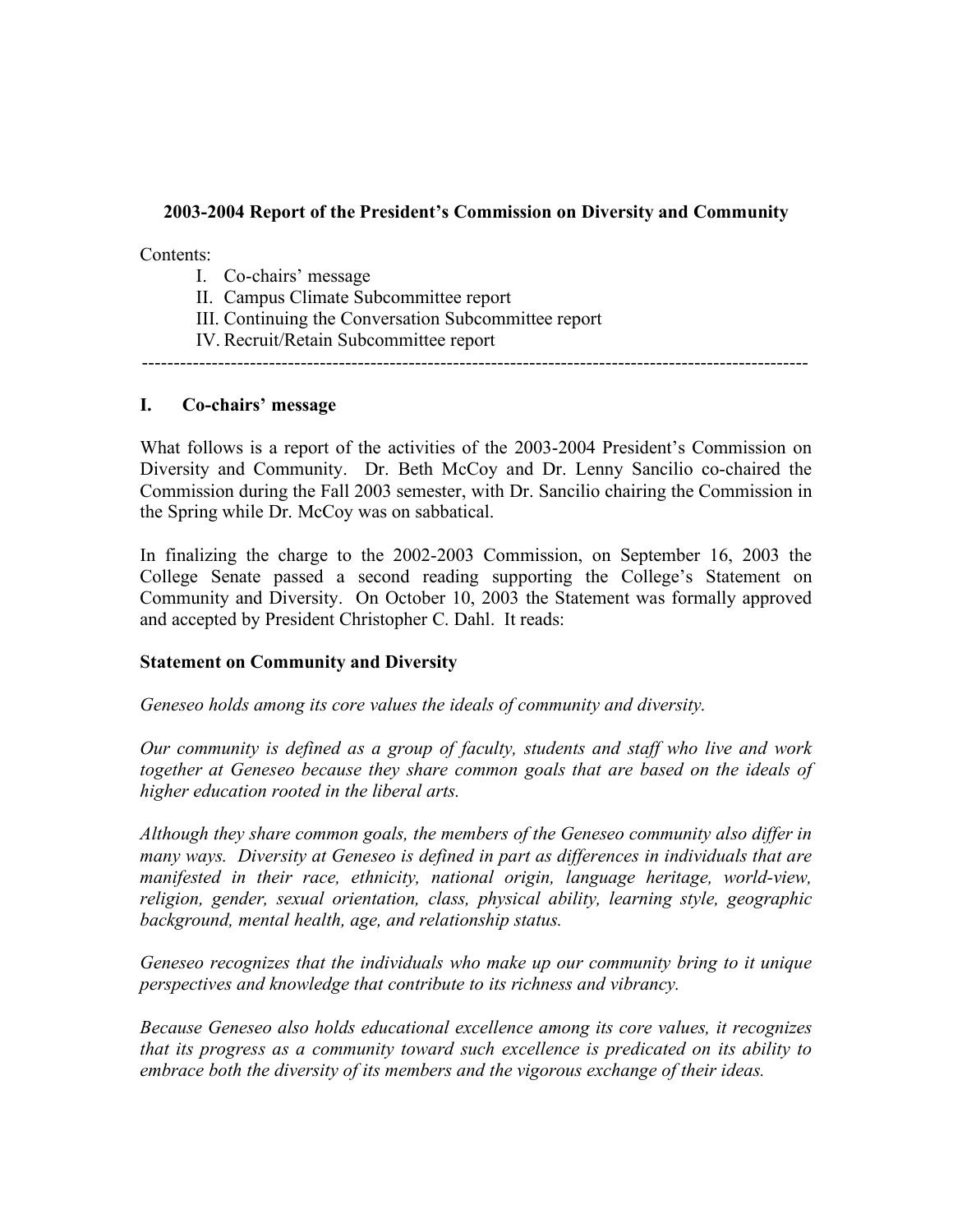*Geneseo calls all members of our community to share responsibility for the ongoing work of continually recreating a sense of inclusion, belonging, and empowerment, so that together we will achieve our individual and collective aims, and experience the intellectual liberation that is at the heart of the educational enterprise.*

Dr. Dahl charged the 2003-2004 Commission with "Getting out the word." Given the legal landscape of the time, the Statement was not as widely disseminated as members of the Commission would have hoped. While presentations to the College Council and Central Council of the Student Association were beneficial, as were promoting the statement at Orientation, among other venues, additional educational presentation, promotion and discussion, within guidelines provided by SUNY Legal Counsel and System Administration should continue to be explored. Additionally, it is recommended that the Commission not be primarily involved in the public relations work of promoting the Statement. Instead, already established mechanisms for promotion be utilized.

This past year continued to lay the foundation for raising people's awareness and consciousness about diversity and campus climate. First, the Campus Climate subcommittee, chaired by Dr. Heidi Levine, carried on the research begun by Drs. Chierici and Zhao in examining campus climate and attitudes toward inclusion and assimilation. This past year saw significant progress in addressing the establishment of procedures for regularly measuring campus climate; in understanding the campus as perceived by people from diverse backgrounds; in determining the instruments needed to measure climate for students and employees; and for finding "dashboard indicators" by which we can track campus climate over time. Over fifteen hundred students, faculty and staff completed this past year's campus climate survey. Unfortunately due to staffing changes in the Office of Institutional Research data analysis has not yet been completed. Analysis of data should be a priority for the upcoming year. Additionally, creating a committee to review the viability of utilizing the suggested "dashboard indicators", as well as a mechanism to track campus climate through such indicators needs to be established. Further, procedures for future qualitative analyses need to be formulated. (For a full report from the Campus Climate Subcommittee, see the Section II.) Second, the Continuing the Conversation subcommittee, chaired by Joe Van Remmen, explored the feasibility of using a "deliberative dialogue" model to foster discussion and understanding of diversity and diversity-related issues. In April 2004 a proposal to send a Geneseo contingent to Montgomery College in Rockville, MD was accepted by Dr. Dahl. Ten facilitators, comprising students, faculty, and staff were trained this past June in the "deliberative dialogue" process, with the goal of expanding the dialogue to others on the campus through a facilitated discussion in September. Continuing the Conversation, specifically as it relates to engaging diversity in the classroom, should be a focal point in the upcoming year, with the goal of weaving the process into the fabric of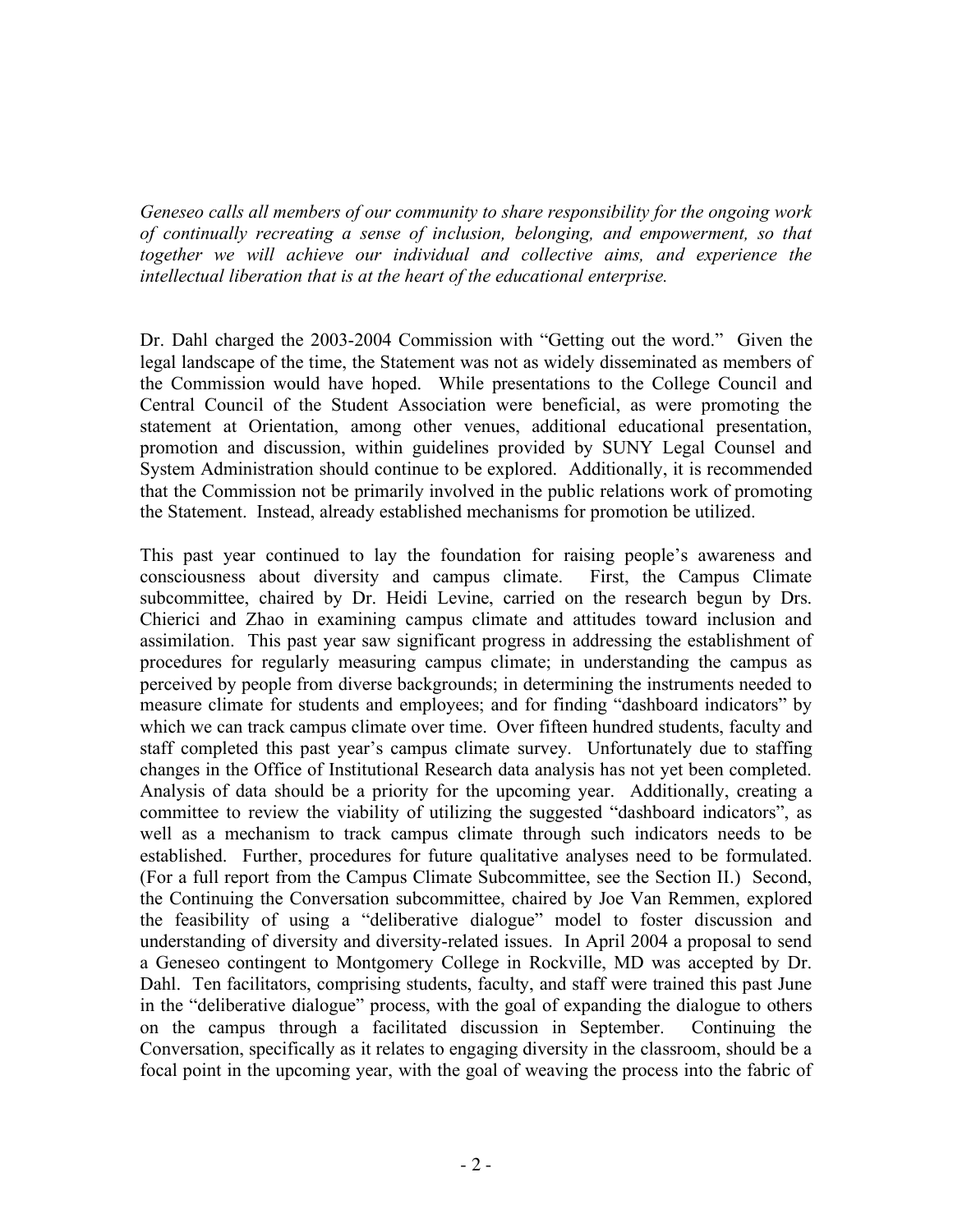the College, including the College's Mission and Goals. . (For a full report from the Continuing the Conversation Subcommittee, see the Section III.)

The last subcommittee charged by President Dahl was that of "Recruitment and Retention of Students from Traditionally Under-represented Groups", chaired by Dr, Mike Schinski. This subcommittee continued to work with Admissions to understand better how the admissions process works, and to explore ways in which members of the College community might assist in recruiting students of color and students from other traditionally under-represented groups. This past year seems to be an excellent year for increasing the diversity of our student body, but we cannot be satisfied. A review of this past year's recruitment process, with special attention paid to successes and failures should be completed. Additionally, recommendations made by this sub-committee should be reviewed and implemented, as appropriate. (For a full report from the Recruitment and Retention Subcommittee, see the Section IV.)

In addition to the aforementioned review and recommendations, three additional projects should be undertaken. First, based on the federal Hate and Bias Reporting Act of 1990, and the New York State Hate Crimes Act of 2000, New York State Education Law - Article 129A was passed. Among other things, this law mandates that campuses should provide incoming students (freshmen and transfers) with educational programs on biasrelated crime prevention. Ms. Kelly Clark, Mr. Joe VanRemmen, and Dr. Monica Schneider took primary responsibility for Geneseo's program, specifically as it relates to the spirit, as well as the letter, of the law. A thorough review of the program should be completed. Second, this passed year was a difficult one in terms of student-of-color comfort on campus; this was due in large part to a series of anonymous, seemingly random messages. President Dahl called together the executive boards of selected student groups to open dialogue and mend relationships. He is to be commended for this, and he should continue these meeting. Specifically, it is recommended that he plan (at least) a once-a-semester meeting with student group executive boards to maintain the relationship and lay the groundwork for further work. Additionally, the executive boards of each group should be encouraged to appoint one organization member to regularly attend Commission meetings and report back to their groups. Third, in order to know where we really are, we need to know where we have been. In this vein, the President, either through the Commission, or through a special appointment (e.g., Dr. Tom Greenfield), should conduct a thorough review of the Commission reports of the last few years to determine which recommendations have been acted upon, fulfilled, in progress, or not touched. It is often said that "nothing ever changes" or "nothing is ever done." Let us determine if the data supports the contentions.

Active, working members of the Commission should be commended and thanked for their work this past year. Much was accomplished, but more needs to be done. In this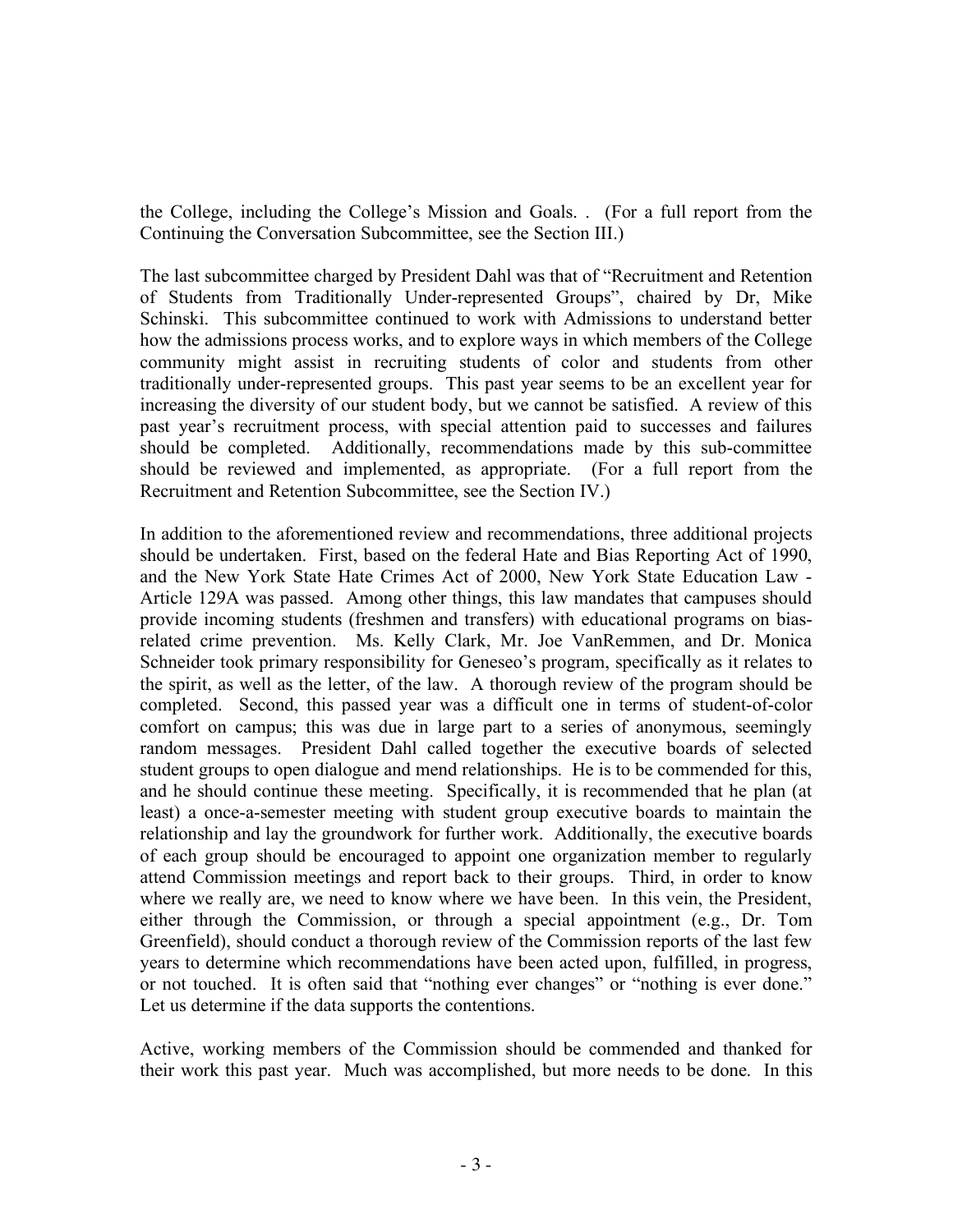light, a kick-off retreat should be scheduled for the beginning of the Fall semester. Progress is being made; let's keep the momentum going.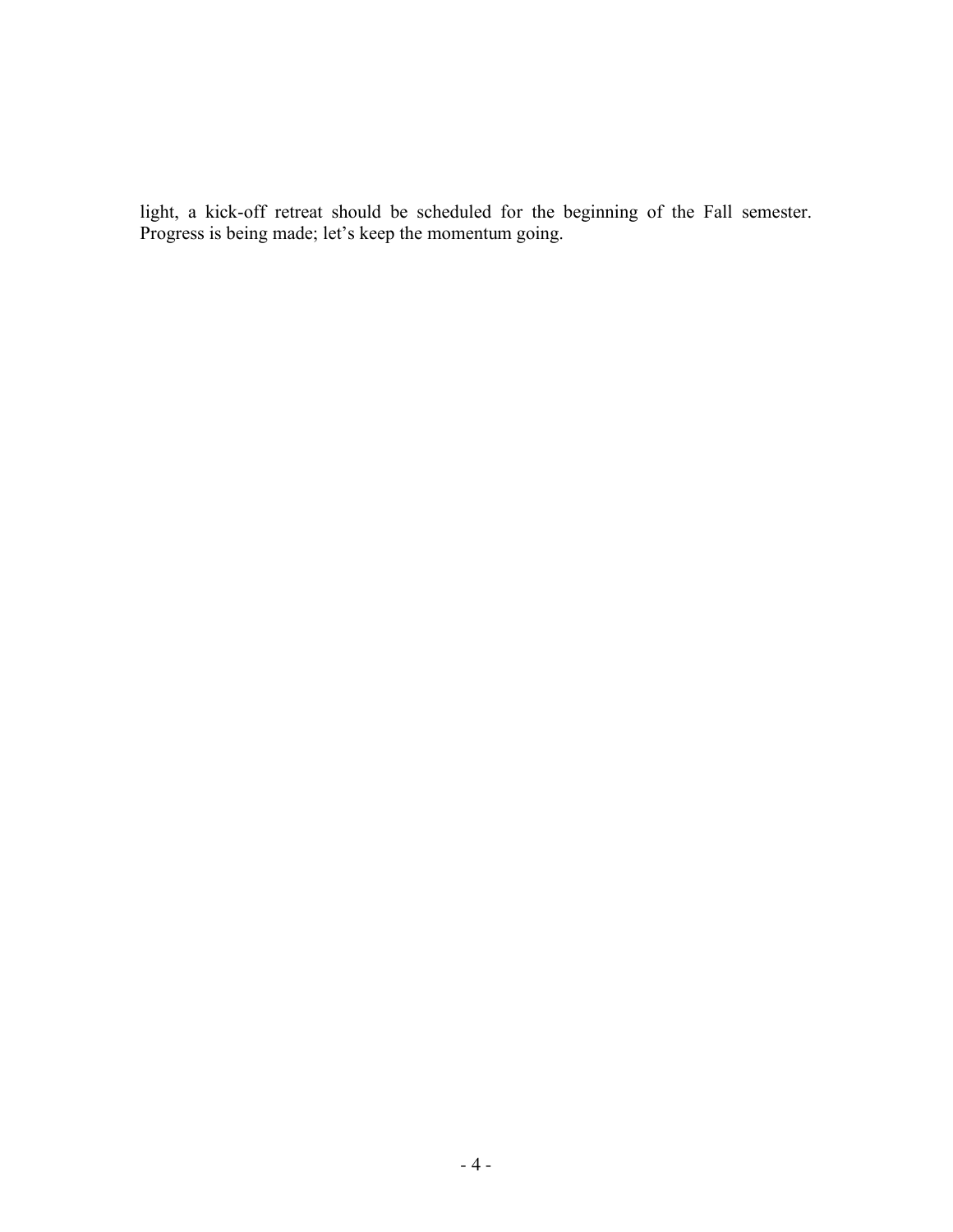# **II. CAMPUS CLIMATE SUBCOMMITTEE REPORT: 2003-2004 Submitted by: Dr. Heidi Levine**

President Dahl's 2003-04 charge to the Commission on Diversity and Community included addressing issues related to campus climate. More specifically, the president identified the following objectives related to campus climate:

- 1) Establish procedures for regularly measuring campus climate;
- 2) Understand the campus as perceived by people from diverse backgrounds;
- 3) Determine instruments to measure campus climate for students and employees; and
- 4) Find "dashboard indicators" by which we can track campus climate over time.

Our subcommittee has made significant progress in addressing each of these objectives. Following is a summary of our work and recommendations.

#### Procedures for Regularly Measuring Campus Climate

During AY 2000-01 Professors Zhiming Zhao and Rosemarie Chierici conducted an extensive assessment of the climate at Geneseo related to diversity issues. This study included both quantitative and qualitative components. At that time Professors Zhao and Chierici recommended that their study be replicated every three years in order to gain a picture of change over time. They particularly noted that this timeframe would enable comparisons to be made of students' perspectives as freshmen and seniors.

The subcommittee recommends the following modification of this plan. We agree that formal campus climate assessment should be conducted every three years. However, we recommend that this regular assessment be confined to quantitative surveys of the students, faculty and staff, and that qualitative studies be incorporated into the assessment process every two to three cycles. Because the subcommittee conducted a quantitative assessment this year, if our recommendation is followed, the next quantitative studies should be carried out in AY 2006-07 and 2009-10, with a qualitative component added to one of those two assessments.

#### Instruments and Current Climate

With the assistance of Assistant Vice President for Human Resources, Edna Chun, and Director of Institutional Research, Deborah Suzzane, the subcommittee identified instruments and resources for assessing climate related to diversity. We decided to conduct a quantitative assessment this year utilizing the instrument developed by Zhao and Chierici. This allowed us to gather data that could be used to make the type of freshman to senior comparison described above. Prior to the next assessment cycle a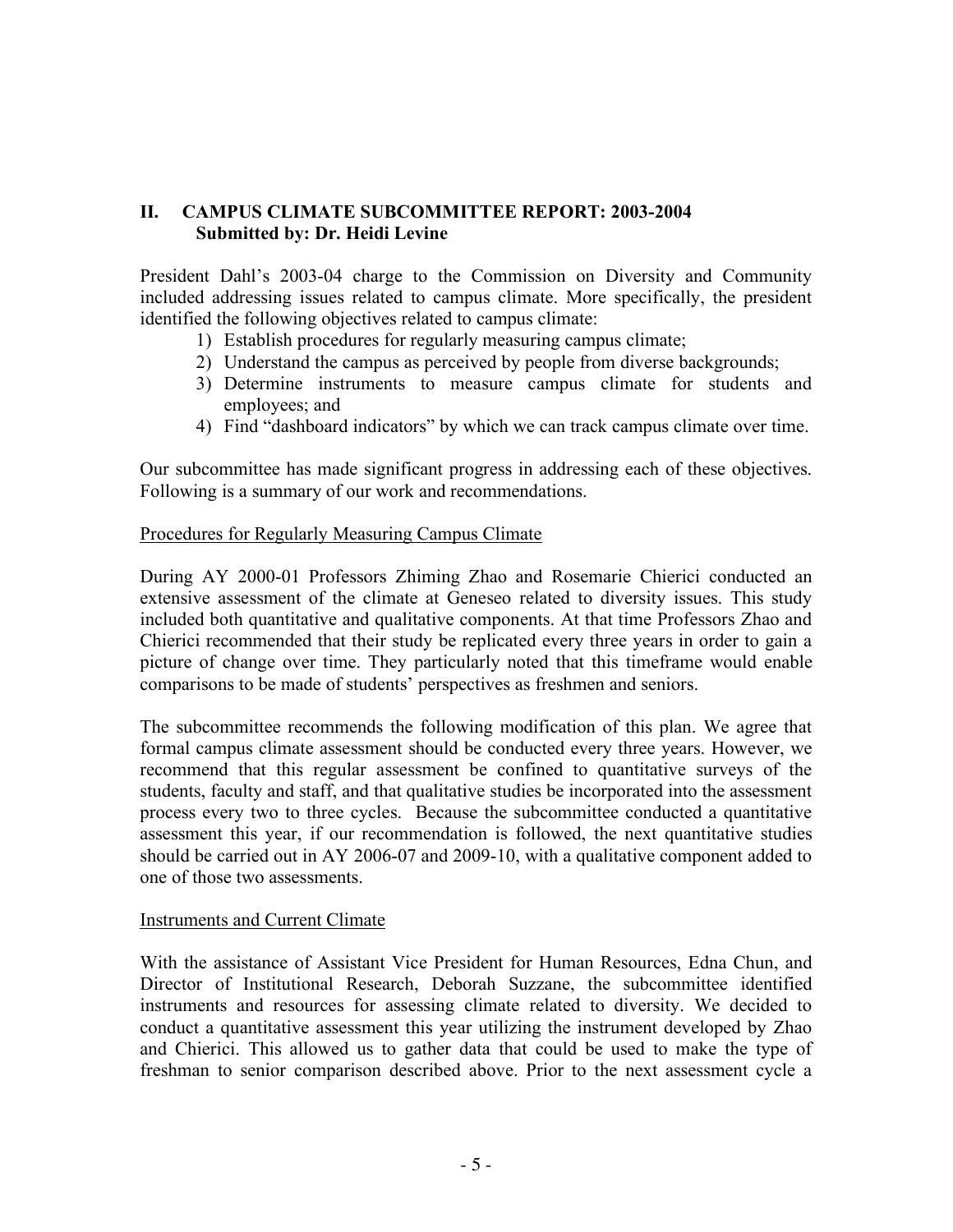review of instruments available should be conducted in order to determine whether to continue using the Zhao-Chierici survey versus another instrument.

The Zhao-Chierici survey consists of 40 questions plus a demographic section. The first 34 items are identical for all three sample groups, and are broken into the following categories: Social Environment (e.g., "SUNY Geneseo is a welcoming community for people of diverse backgrounds." "The campus climate does not encourage me to move outside of my comfort-zone and get to know people who are different form me."), Community-Building (e.g., "Compared to society as a whole, this is a caring community where the wellbeing of each member is supported and service to others is encouraged."), Curriculum Development (e.g., "Diversity contributes to the vitality of this community as a learning center." "I would like to see more study-abroad opportunities available on campus."), and Individual Growth (e.g., "Exposure to diversity is irrelevant in preparing me for the future success of my life/career." "Learning to work with people who are different is essential to leadership abilities."). The final section of the survey contains questions specific to each subject group (e.g., Student: "SUNY Geneseo provides cocurricular activities that meet the interest of students from different backgrounds." Faculty: "Diversity has no place in my courses." Staff: "I wish I had received more onjob training in diversity awareness.").

The survey was conducted during the Spring 2004 semester, using the College's Websurvey tool. Following approval from Geneseo's Institutional Review Board, a description of the project and invitation to participate was sent from the President's office via e-mail to every student, faculty and staff member. The e-mail included an embedded link to the appropriate version of the survey. A reminder was sent two weeks after the initial e-mail, and data collection was closed two weeks later.

A total of 1,237 students, 142 faculty and 181 staff members completed the survey. Among the students, 147 identified as individuals of color, 67 as gay/lesbian/bisexual (GLB), and 925 female. The subcommittee identified the following areas for further data analysis:

- 1. Differences in responses between the 2001 and 2004 administrations, specifically targeting areas of weakness identified in the 2001 report;
- 2. Comparisons between the three sample groups (students, faculty, staff)
- 3. Inter-group differences among the following student groups:
	- a. Students of color White students
	- b. GLB heterosexual students
	- c. Male female students
	- d. Academic class, specifically looking at differences between first-year and senior students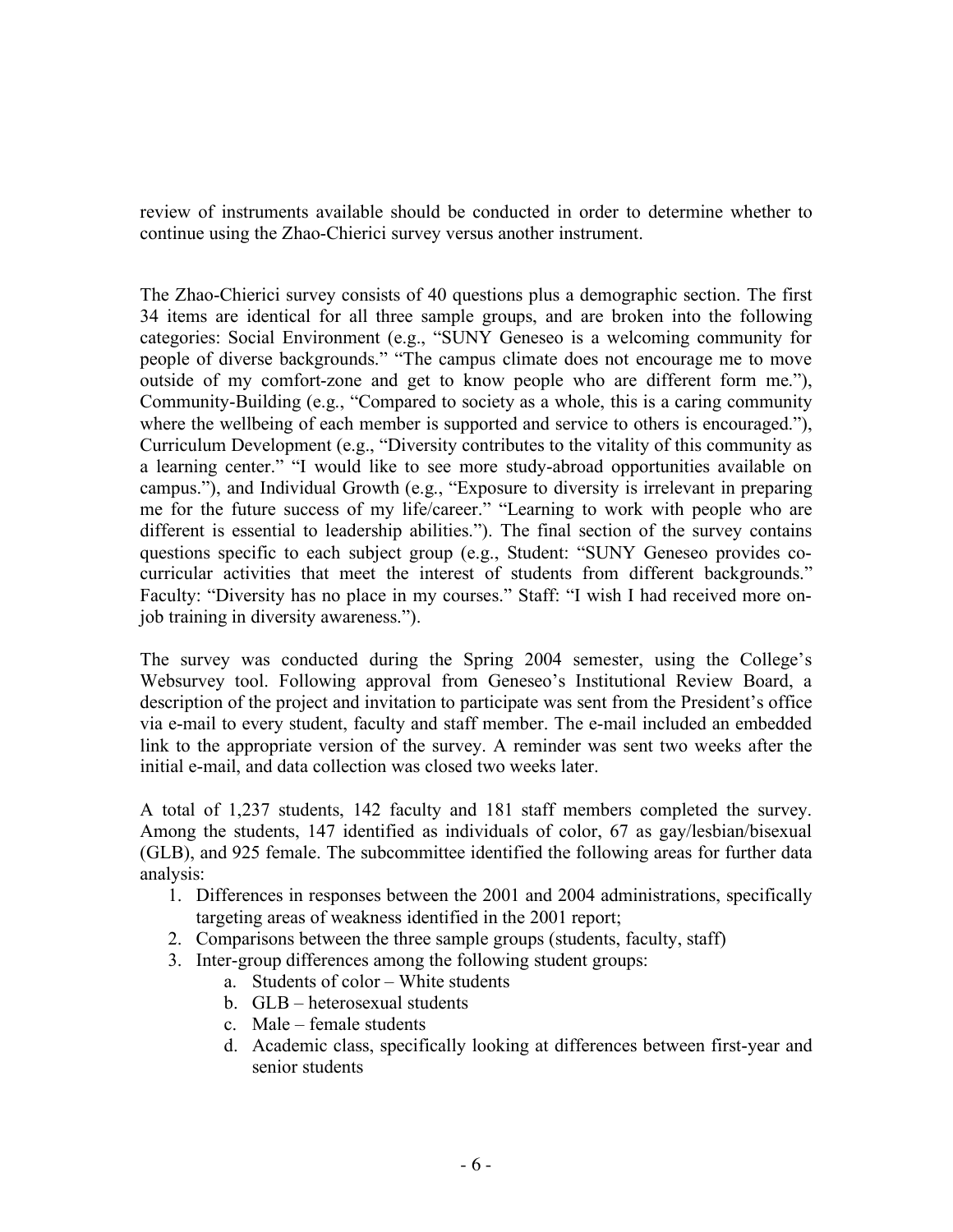A plan for carrying out these analyses is currently being reviewed, with the goal of completing this data analysis prior to the end of the Fall 2004 semester.

## Dashboard Indicators

With input from Deborah Suzzane, the subcommittee defined "dashboard indicators" as indirect measures or reflections of the campus's climate related to diversity. The subcommittee identified the following indicators as possible bases of additional campus climate assessment:

- Reports of bias-related incidents
- Current percentage-levels of faculty/staff/students from "minority" groups
- Tracking implementation of new courses addressing diversity-related topics
- Numbers of speakers/forums/programs on diversity-related topics
- Personnel and Admissions data on numbers of minority applications and yields
- Senior survey data

After determining whether these, or other, indicators are appropriate measures of Geneseo's climate, collaborative efforts with the various departments involved must be undertaken in order to collect the relevant data. These data should then be shared with the Commission on Diversity and Community.

In closing I wish to recognize the dedication and hard work of the other members of this subcommittee: Tabitha Buggie-Hunt, Marie Henry, Zhiming Zhao, and our student representative, Leigh Miller. Without the high level of commitment of each of these individuals we would not have been able to complete the amount of work we did this year, going beyond President Dahl's charge to actually undertake an assessment of our current students, faculty and staff.

I welcome your comments and suggestions, and look forward to continuing to address these important issues in the coming year.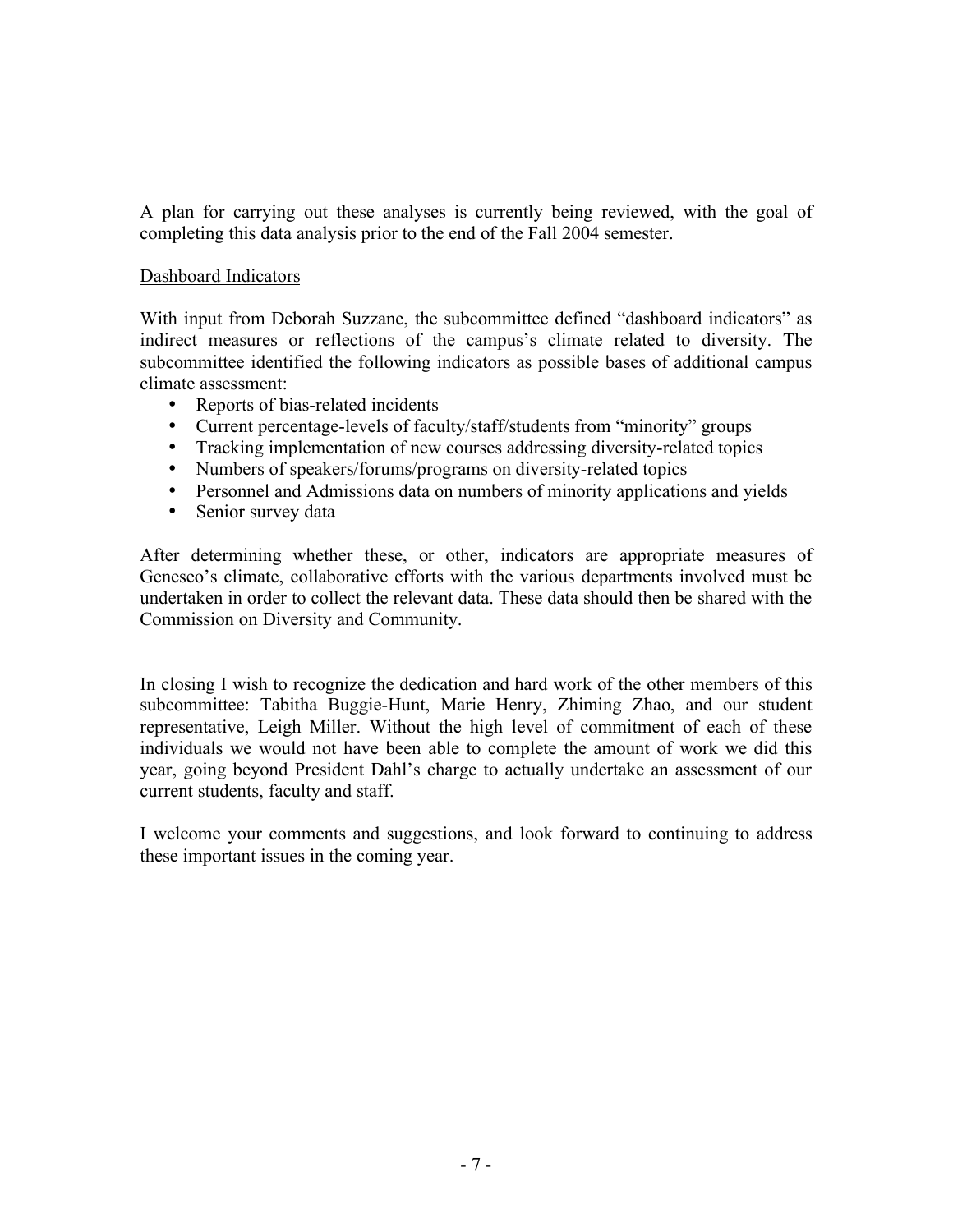### **III. CONTINUING THE CONVERSATION SUBCOMMITTEE REPORT: 2003- 2004 Submitted by: Mr. Joe Van Remmen**

Committee Members: Irene Belyakov, Kelly Clark, Ralph Carrasquillo (Volunteer Facilitator) Cindy Durand, Becky Glass (representing the Center for Excellence in Teaching and Learning ), Cristina Geiger, Dave Geiger (Volunteer Facilitator), Savi Iyer (Volunteer Facilitator), Maria Lima, Bob Owens, Kate Steinnagel, Joe Van Remmen (Chair),

Note:

*Much of this subcommittees activities have already been documented in a Proposal submitted to President Dahl through Dr. Sancilio on March 30<sup>th</sup> 2004, and approved by the President on April 12<sup>th</sup> 2004. This proposal explained the committees' This proposal explained the committees' recommendation that the use of a dialogue would be a strong addition to improving communication and building community on the SUNY Geneseo campus. This proposal also recommended that the college send community members to be trained to facilitate dialogue. The proposal is an addendum to this report.*

On November  $20<sup>th</sup> 2003$  the President gave the Diversity Commission specific charges to look into for the Spring 2004 semester. A subcommittee was formed in January 2004 and the charges were reviewed.

The Charges are as follows: (underlining mine)

"As we have already seen, conversations about race, ethnicity, and practical issues involving diversity are sometimes difficult, but they are vital to strengthening our academic community and building a more inclusive College.

In the coming year, I charge the Commission to work with the Center for Excellence in Teaching and Learning to organize a series of interdepartmental faculty roundtables about the rewards and challenges of engaging diversity in the classroom. As further means of continuing the conversation, I suggest that the commission also explore using the AAHE's "Seven Principles of Good Practice in Undergraduate Education" as a springboard for discussion and that they also consider making use of the process of "Deliberative Dialogue" to foster discussion and understanding. Exploration and possible use of "Deliberative Dialogue" might also be connected with Geneseo's participation in AASCU's American Democracy Project, which has the further benefit of being a joint initiative between Academic Affairs and Student and Campus Life."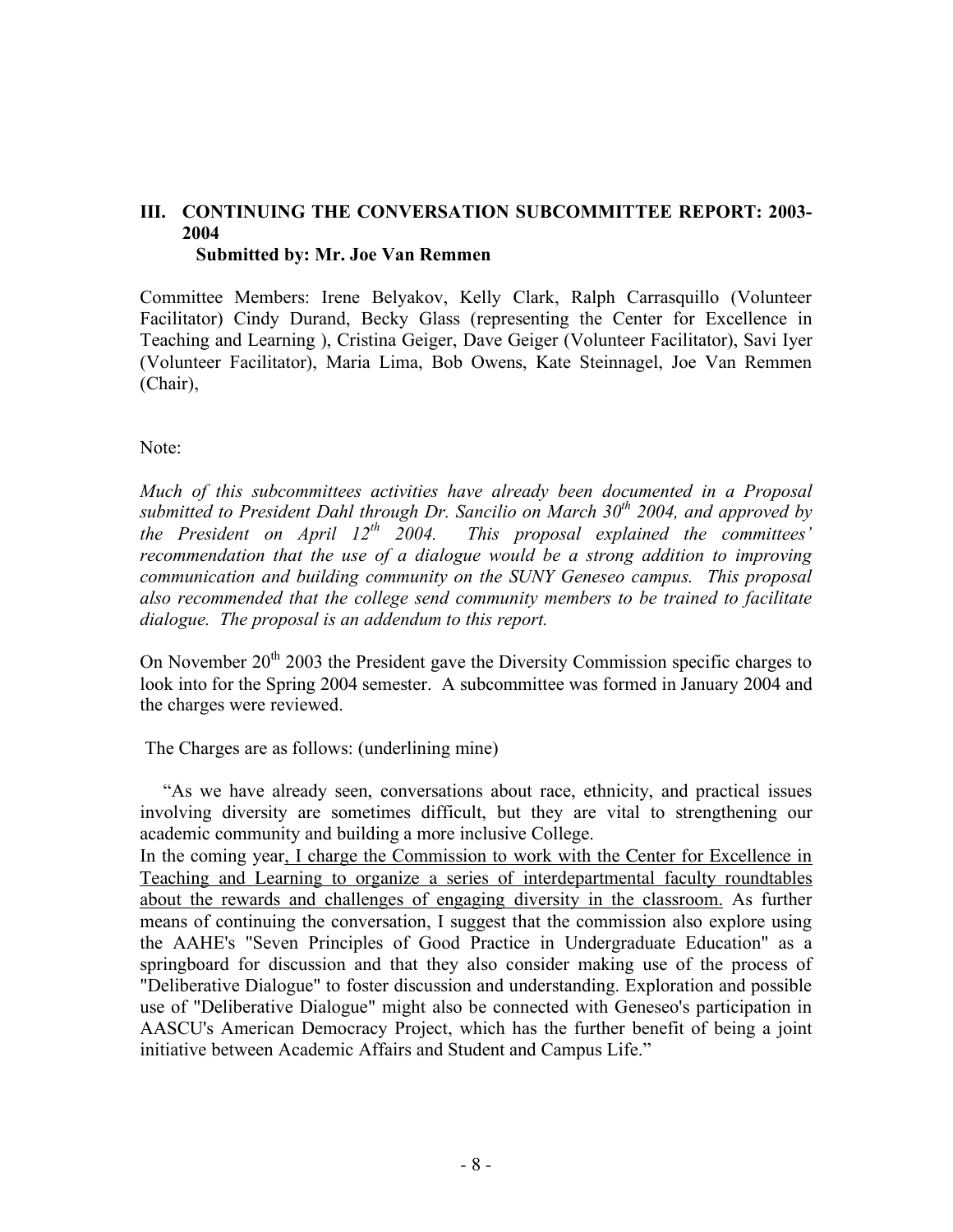Due to the specificity of the charges our subcommittee invited the Director of the Center for Excellence in Teaching and Learning (CETL) to join us. With the Director of CETL we started by looking into methods communities use to communicate on issues important to them.

We read, reviewed and discussed several documents focusing on Deliberative Dialogue and also watched a video on the Deliberative Dialogue process that we received from Franklin Pierce College. We read through web sites involving Dialogue the most prominent of those being the Study Circles web site at www.studycircles.org and the National Issues Forum Institute web site at www.nifi.org.

Throughout are work during the semester as members found related topics to Dialogue they brought them forth for sharing with the group.

The subcommittee then looked at the charges and broke them down in to two individual pieces.

# **The President's charges:**

- *1. I charge the commission to work with the Center for Excellence in Teaching and Learning to organize a series of interdeparmental faculty roundtables about the rewards and challenges of engaging diversity in the classroom.*
- *2 As further means of continuing the conversation, I suggest that the commission also explore using the AAHE's "Seven Principles of Good Practice in Undergraduate education" as a springboard for discussion and that they also consider making user of the process of "Deliberative Dialogue" to foster discussion and understanding.*

After discussions and review of pertinent information the committee felt that "dialogue" offered a communication tool that would seem to be effective in providing us the means to not only answer Charge 1 from the President but as a method for the community to discuss issues of interest to it.

So often when talking about an issue only those from specific formally outlined viewpoints show up to defend their position. The ability to use dialogue (communication intended to offer a variety of viewpoints in a non-confrontational non-debate format) seems to offer the widest net in capturing members with diverse opinions and making them feel comfortable to express themselves with out getting locked in early to "positions".

The subcommittee felt dialogue offered the unique ability opportunity for different members to share their feelings and thoughts in a non-combative rather than debate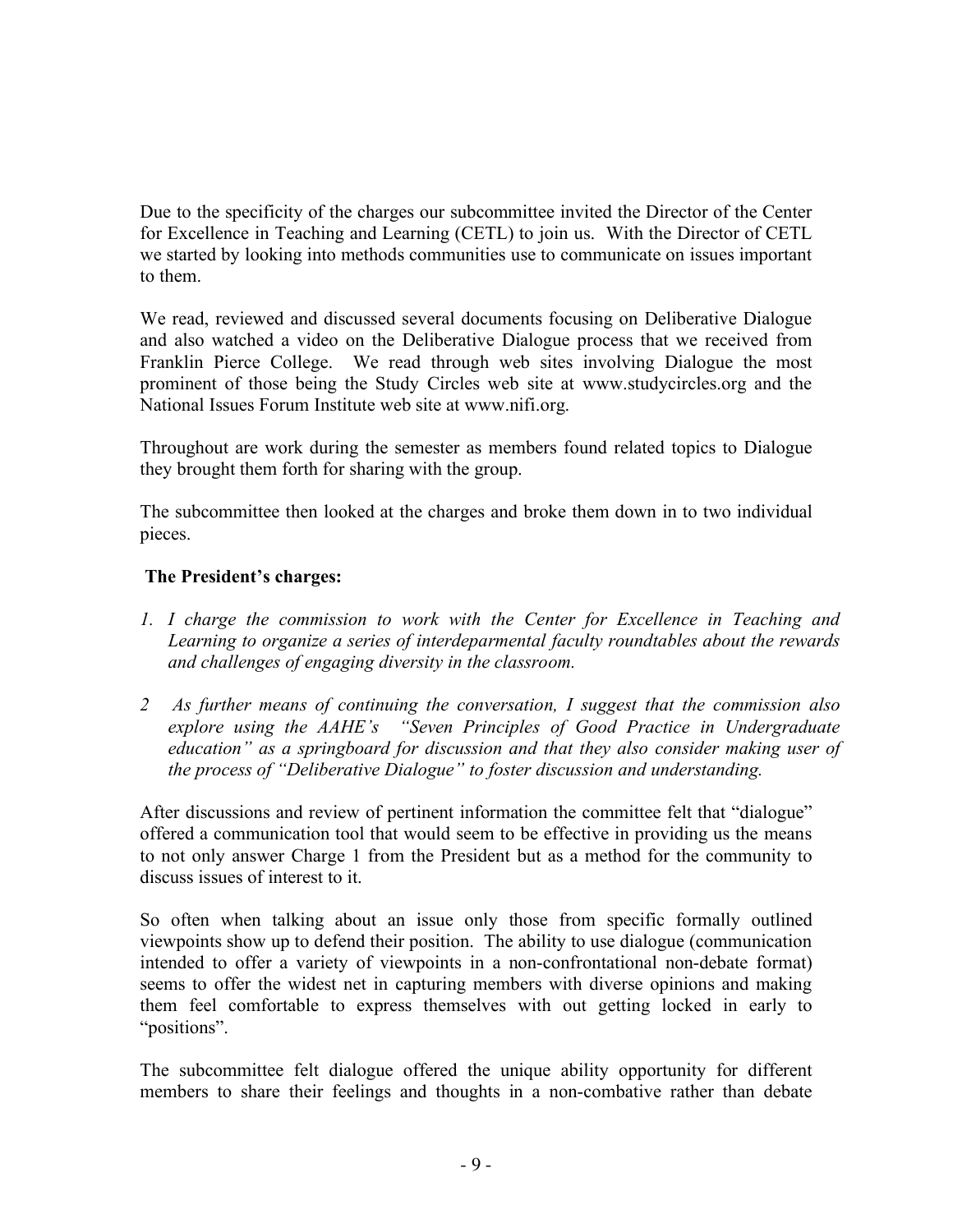format and offer all members, faculty, staff, students, an equal opportunity to speak and be heard.

Students, Faculty and Staff should be invited to partake in dialogue so that the widest possible views can be explored. The inclusion of the community as a whole provides us with the opportunity to incorporate the, "Seven Principles for Good Practice in Undergraduate Education" mentioned by President Dahl.

Specifically these three:

- *1. Good Practice encourages student-faculty contact,*
- *2. Good practice encourages active learning,*
- *3. Good practice respects diverse talents and ways of learning.*

The committee in embracing "dialogue" views the faculty roundtable around the theme of "Engaging Diversity in the Classroom" as an initial introduction of the dialogue process. It is the committees' hope that dialogue becomes a standard option for communicating at the college.

The committee notes that the use of "Dialogue" would seem to support many parts of the colleges' Mission, Values, and Planning Goals:

#### *Mission*

*"…The entire college community works together to develop socially responsible citizens with skills and values important to the pursuit of an enriched life and success in the world."*

#### *Values*

*"…The College realizes this through a spirit of cooperation and collaboration among all members of the community."*

*"Geneseo Values:*

*Excellence, and upholds high standards for intellectual inquiry and scholarly achievement;*

*Innovation, and affirms a spirit of exploration that fosters continued excellence;*

*Community, and embraces the educational aspirations and interests that its members share;*

*Diversity, and respects the unique contributions of each individual to the campus community;*

*Integrity, and promotes the development of ethical citizens; Service to society, and models the qualities it seeks to develop in its students;*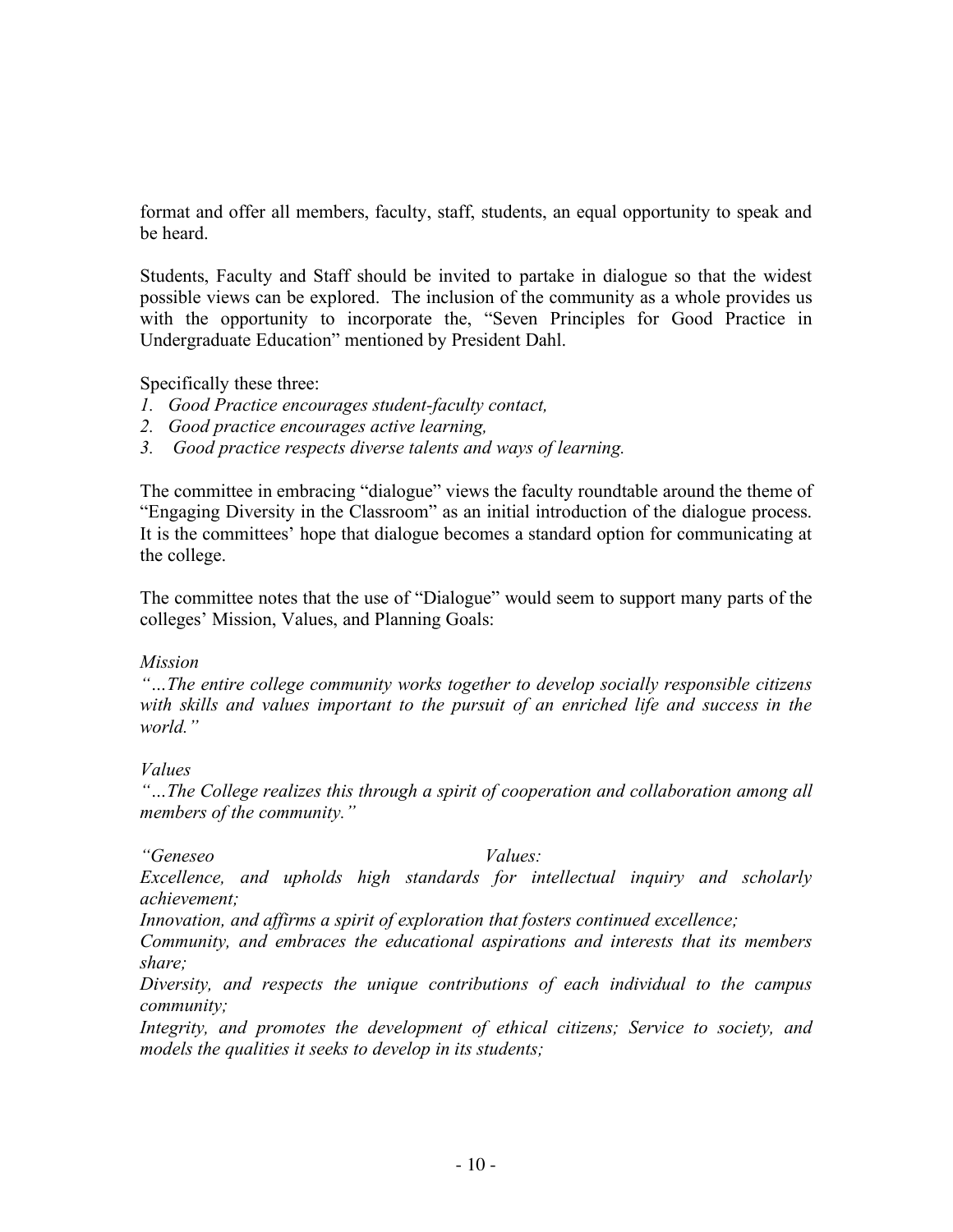## *Planning Goals*

*1. Provide every student the highest quality education through a rigorous, challenging, and active learning experience in close working relationships with faculty and staff that encourages intellectual engagement and personal growth.*

*2. Recruit, support, and foster the development of a diverse community of outstanding students, faculty, and staff.*

*3. Enrich the collegiate experience by strengthening the integration between curricular and co-curricular programs.*

During the course of the semester the subcommittee had a visit from interim-Provost Dave Gordon who is also co-chairing a committee on The American Democracy Project. Dr. Gordon explained the project and we explained what we were working on. This has led to "Dialogue" receiving support from both the Provosts' Office and the American Democracy Project.

In June 2004, members of our college drove to Maryland and participated in a 2-day workshop designed to train people to facilitate dialogues. The participants from SUNY Geneseo included: 2 students, 3 staff and 5 faculty. During the workshop the participants learned about the dialogue process as well as attaining a level of skill by facilitating groups in mock dialogues. Participants also worked recording the Dialogues as well as giving critiques of each other facilitation's. The group learned much and came away more confident and more convinced that "Dialogue" could be an important part of community building improved communication on our campus.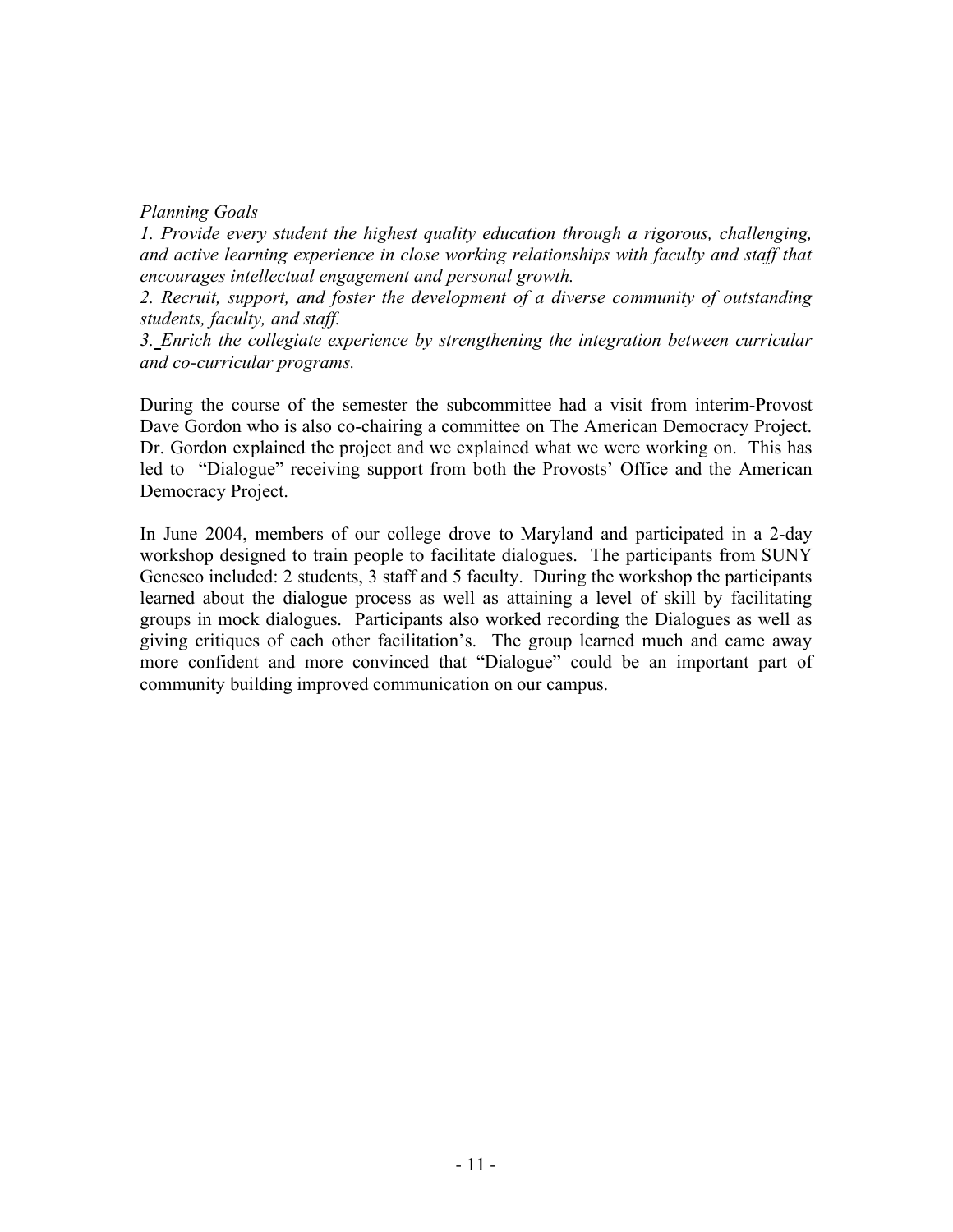## Addendum

Report and Proposal by the President's Commission on Community and Diversity Subcommittee on "Continuing the Conversation" March 2004

**Committee Members:** Joe Van Remmen (chair), Cristina Geiger, Bob Owens, Maria Lima, Kelly Clark, students Kate Steinnagel and Cindy Durand, Becky Glass (adjunct member representing the Teaching and Learning Center)

#### **The President's Charge to the subcommittee:**

*As we have already seen, conversations about race, ethnicity, and practical issues involving diversity are sometimes difficult, but they are vital to strengthening our academic community and building a more inclusive College. In the coming year, I charge the Commission to work with the Center for Excellence in Teaching and Learning to organize a series of interdepartmental faculty roundtables about the rewards and challenges of engaging diversity in the classroom. As further means of continuing the conversation, I suggest that the commission also explore using the AAHE's "Seven Principles of Good Practice in Undergraduate Education" as a springboard for discussion and that they also consider making use of the process of "Deliberative Dialogue" to foster discussion and understanding. Exploration and possible use of "Deliberative Dialogue" might also be connected with Geneseo's participation in ASCU's American Democracy Project, which has the further benefit of being a joint initiative between Academic Affairs and Student and Campus Life.*

# **The Groundwork**

The subcommittee members spent the first few weeks of the semester educating themselves about the process of "deliberative dialogue." In addition to exploring web sites, members viewed a video produced by Franklin Pierce College (Rindge, NH) and talked with Joni Doherty, the Director of the New England Center for Civic Life at Franklin Pierce College.

"Deliberative Dialogue" frames an issue to provide 3-4 "choices" or viewpoints that the trained facilitator provides to the group in the course of a 1 1/2 to 2 hour session. The group discusses each choice using a process that moves from a "statement of the approach" through "what should be done" to "drawbacks, dangers, trade-offs" so that each viewpoint is processed using the same framework. We learned that a goal of deliberative dialogue is to find common ground on which people who hold different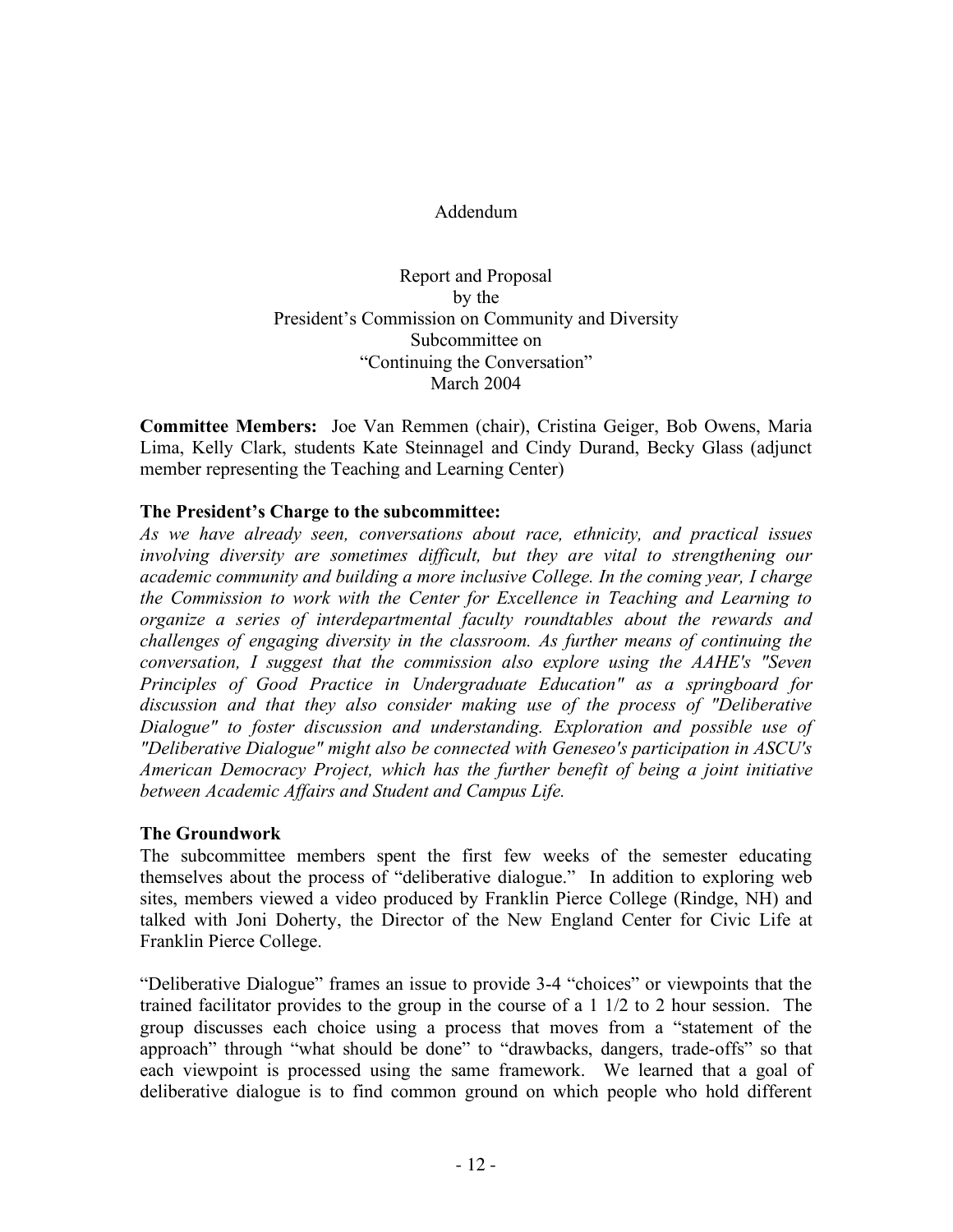viewpoints can agree with others in the group. This goal is different than compromise, which implies that people move from their original positions.

Franklin Pierce College makes a distinction between deliberative dialogue, which it sees as a one-time discussion, and sustained dialogue, which is an on-going discussion that develops *from* a deliberative dialogue. Participants in a sustained dialogue progress "from personal experience through examining all points of view to consideration of strategies for action and change" (Topsfield Foundation, 2003).

## **Overview of the Proposal**

The subcommittee proposes that SUNY-Geneseo engage in both deliberative and sustained dialogue, to begin Fall 2004. We propose that five interdisciplinary Dialogue Groups of faculty, staff, and students be constituted. Given the value of diversity (in its many forms) to the college, the community, and the education of students, the charge to the Dialogue Groups is that they explore the many meanings of diversity within the classroom and develop recommendations for engaging diversity in classrooms by November 1, 2004. This work should be framed in the context of the Middle States expectation that Geneseo will have made progress toward its diversity goals by 2006. The recommendations of the Dialogue Groups are not expected to be "one size fits all" but are expected to take into account that "engaging diversity in the classroom" varies by discipline or area.

The Dialogue Groups would gather for a half-day retreat the week before the Fall 04 semester begins, and engage in deliberative dialogue on the issue of diversity in the classroom using SUNY-Geneseo faculty and staff facilitators who have been trained in moderating deliberative dialogue. The facilitators could present the 7 principles of best educational practice (see attached) as a tool to guide the discussions for the how and why to engage diversity in the classroom

Each Dialogue Group would then meet every two weeks for three sessions in September and October 2004, to develop their recommendations through sustained dialogue (following up their deliberative dialogue experiences). The recommendation reports from the original groups would be submitted to President Dahl, the Commission on Community and Diversity, and to Dean Susan Bailey (who is heading the mid-term report to the Middle States Accreditation Team).

A fourth session would re-arrange the Dialogue Group members so that participants from similar disciplines (e.g., natural scientists, social scientists, Humanities representatives) would meet one time to share with each other the ideas that each of their original groups had developed.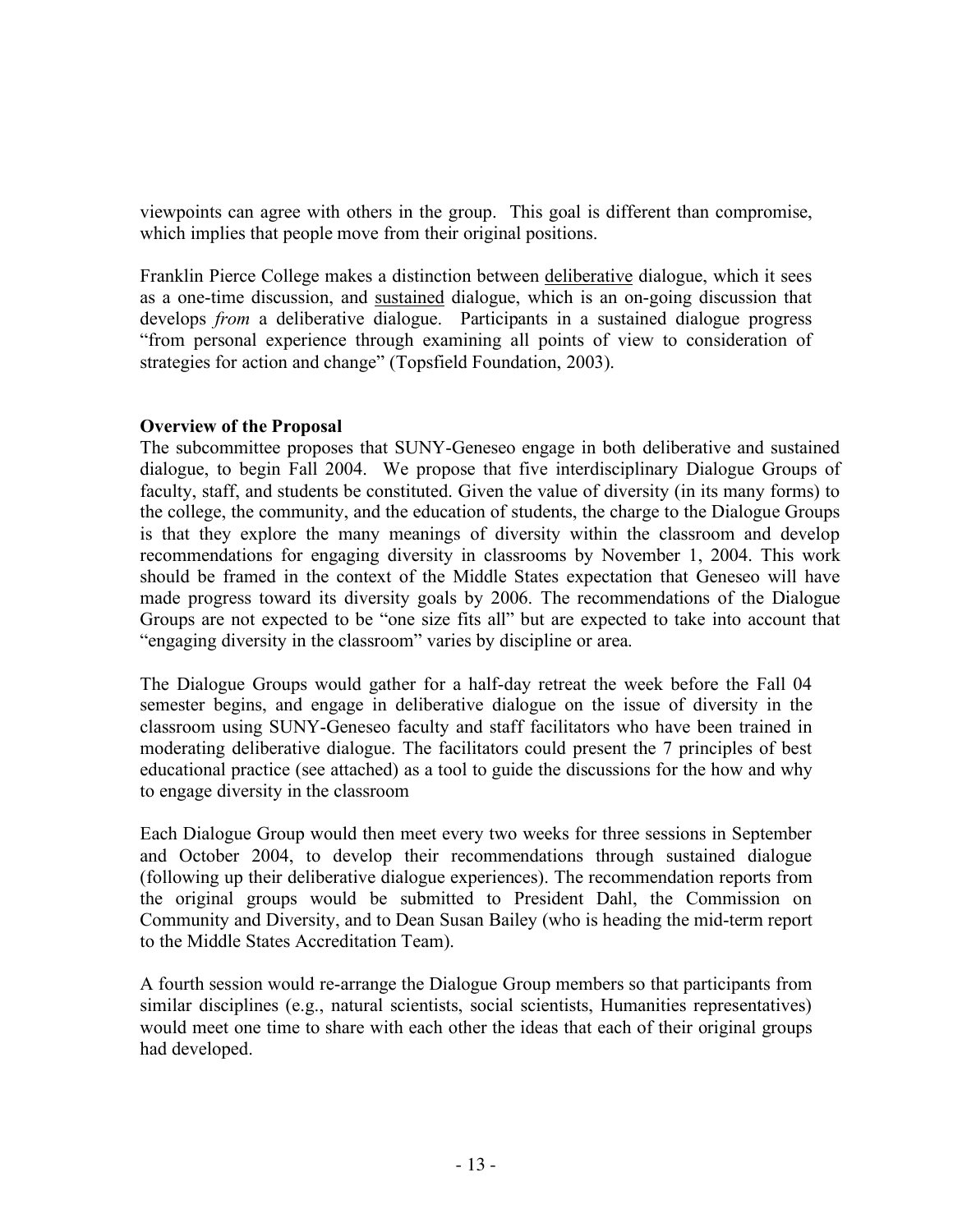In the section below, the subcommittee suggests mechanisms for insuring that the kinds of dialogue described in the project above will be continued long term.

## **Detailed Proposal**

## *The Dialogue Groups*

The subcommittee proposes that each Dialogue Group consist of about 12 members – 8 faculty and staff, and 4 students. We suggest that each Dialogue Group include untenured and tenured faculty from an array of departments, as well as staff from Student and Campus Life and other appropriate divisions. We suggest that students be included because they are able to provide fresh ideas and give grounding to the proposals made by faculty and staff about engaging diversity in the classroom.

The subcommittee believes it will be most effective for President Dahl to issue invitations to the faculty and staff members to participate in the Dialogue Groups. The subcommittee will propose a list of names that will include at least some chairs of departments. We consider it important for department chairs to be involved in the dialogue, so there is support for faculty who actively embrace the recommendations that the Dialogue Groups propose.

Ideally, we propose 5 Dialogue Groups for a total of 40 faculty and staff and 20 students.

# *The Facilitators*

According to our research on deliberative dialogue, facilitators need specific training in deliberative dialogue for this process to be effective. Because deliberative and sustained dialogues differ from other kinds of discussions in that the participants do not attempt to "win" each other over, promote their viewpoint over all others, or be "in the right," facilitators must be well-trained to remind participants of the "rules" of the dialogue, ask probing questions to keep the discussion moving through the process of exploring each of the three or four approaches to the issue, remain neutral and reinforce the value of deliberating all approaches to the topic, and leave time for the group to reflect at the end of the dialogue.

The subcommittee proposes that a team of eight faculty and staff, plus two students, be trained in deliberative dialogue during the summer preceding Fall 04. We have located a training within driving distance that will be held June 10-11, 2004 through the Office for Equity and Diversity, Montgomery College, Rockville, MD. (A budget for this training is attached.)

The ten trained facilitators would moderate in pairs the opening deliberative dialogues at the retreat, and the sustained dialogues of the five Dialogue Groups throughout September and October. Beyond this semester commitment, the trained facilitators will be expected to provide training to others on campus to fulfill the subcommittee's long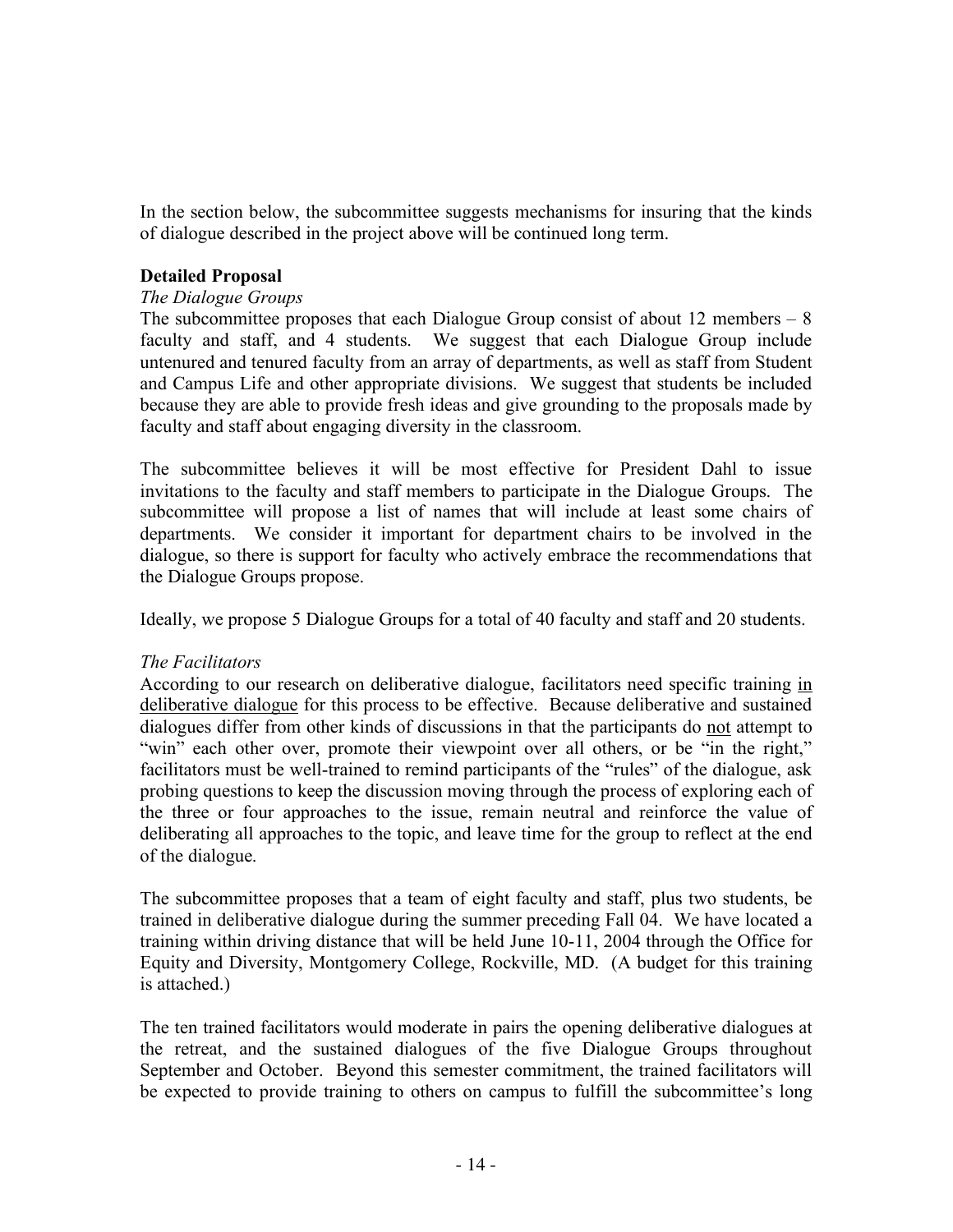term goal of offering regular opportunities for deliberative and sustained dialogues as an on-going part of Geneseo's commitment to embrace diversity.

Student facilitators would train other students, such as RAs and Student Association members, who could then introduce deliberative dialogues as a component of their regular activities. The subcommittee proposes that student facilitator training be integrated with the GOLD Leadership Program; we have talked with Tom Matthews who is interested in this proposal.

## *Short-term Goals*

The members of the five interdisciplinary Dialogue Groups will, through deliberative dialogue at their initial retreat, reach a common ground that will allow them to carry on a productive sustained dialogue about how to engage diversity in classrooms of all disciplines. This dialogue will result in specific recommendations by November 1, 2004 of practices that the group members have identified as feasible, which may be adopted by the individual group members and their department colleagues in their classrooms, and may be used in Geneseo's mid-term report to the Middle States Accreditation Team.

# *Long-term Goals*

The subcommittee thinks continuing the conversation is one of the most important facets of the proposal. We propose that deliberative and sustained dialogues on race and ethnicity (and possibly other topics) become a regular facet of the Geneseo experience. Community members could connect with a dialogue through many avenues. For example, an opportunity for deliberative dialogues might be included in the first-year experience, possibly through the Intd 101 one-credit courses. Another avenue might be for new faculty to engage in a deliberative dialogue in their second semester at Geneseo.

Every semester, Franklin Pierce College offers deliberative dialogues on the subject of "Improving Race and Ethnic Relations on Campus" as well as others, including one about "Who Owns Democracy" (which would fit particularly well with our American Democracy Project). The subcommittee suggests that this is a model that Geneseo should consider adopting

In short, the subcommittee envisions a cascading effort in which the original facilitators train other facilitators while also conducting the Dialogue Groups. These "second generation" facilitators would, in turn, conduct deliberative and sustained dialogues within departments and other administrative units. For example, Residence Life staff could conduct dialogues in student living units. Faculty could give more attention to diversity issues in their curriculum through the use of deliberative dialogue. First - year seminar instructors could incorporate a dialogue into the first year experience. The dialogues are not meant as a one-time endeavor but more as a way of continuing to fulfill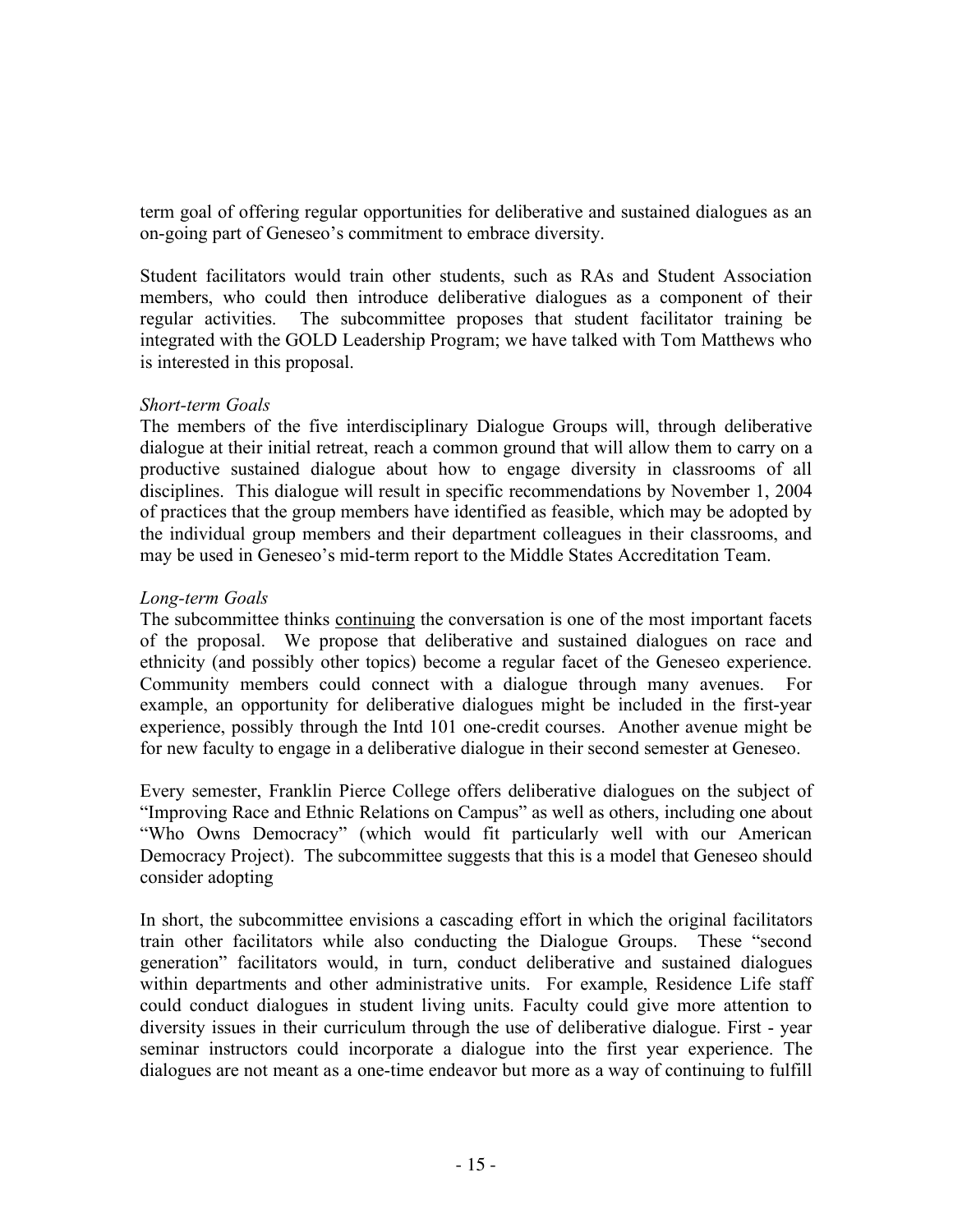our educational mission. As such, the dialogues should continue and be reinvigorated with each new class of students and each new crop of faculty.

#### *Meeting Geneseo's Mission and Goals*

We believe this proposal is in keeping with Geneseo's values and with the mission of the college. The introduction and use of deliberative and sustained dialogues specifically address the following three of the college's planning goals:

*"1. Provide every student the highest quality education through a rigorous, challenging, and active learning experience in close working relationships with faculty and staff that encourages intellectual engagement and personal growth.*

*2. Recruit, support, and foster the development of a diverse community of outstanding students, faculty, and staff.*

*3. Enrich the collegiate experience by strengthening the integration between curricular and co-curricular programs. "*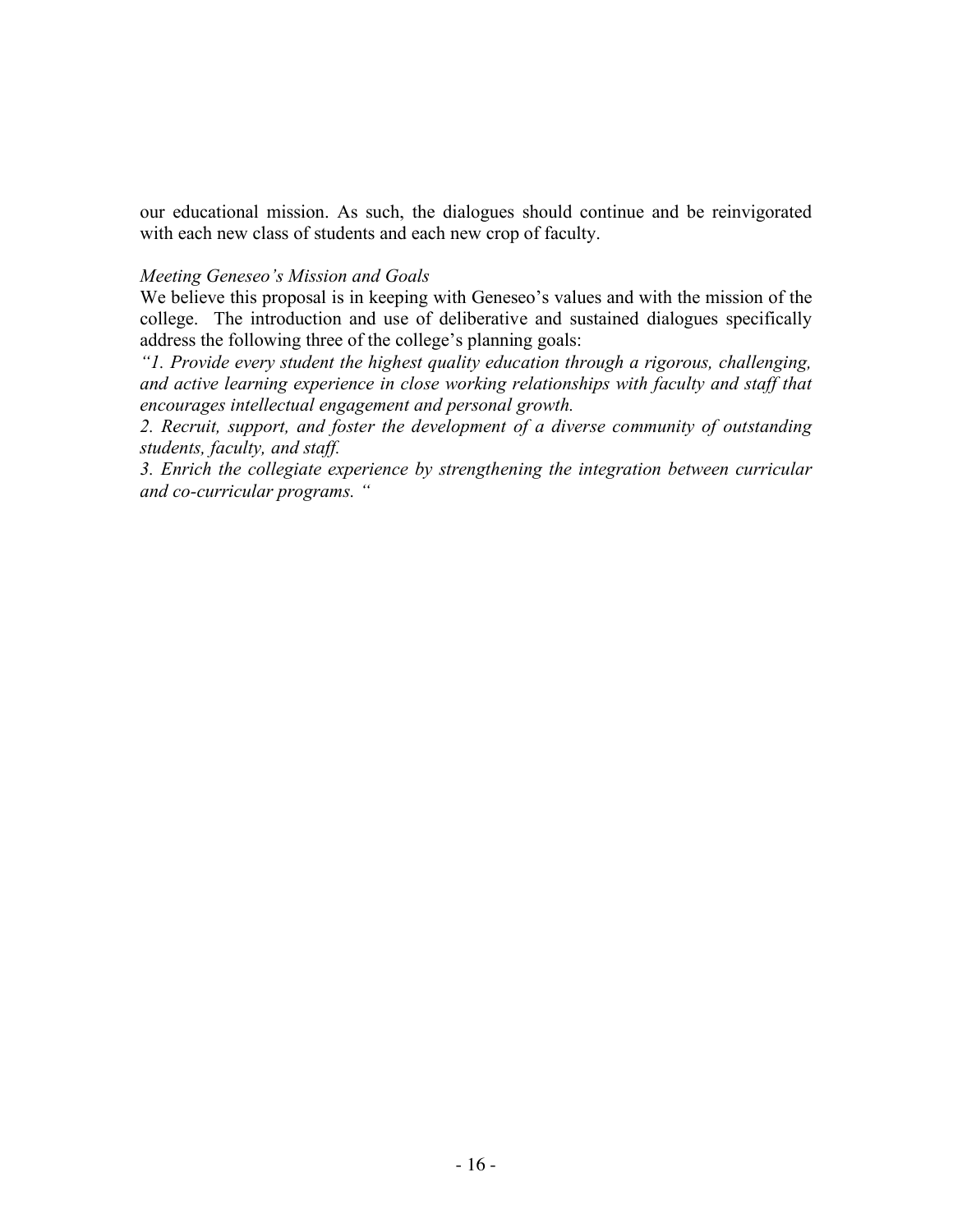# **7 Principles for Good Practice in Undergraduate Education**

1. Good practice encourages student-faculty contact *Frequent student-faculty contact in and out of classes is the most important factor in student motivation and involvement*.

2. Good practice encourages cooperation among students *Good learning, like good work, is collaborative and social, not competitive and isolated.*

3. Good practice encourages active learning *Students must talk about what they are learning, write about it, relate it to past experiences, and apply it to their daily lives.*

4. Good practice gives prompt feedback *Knowing what you know and don't know focuses learning. Students need frequent opportunities to perform and receive suggestions for improvement.*

5. Good practice emphasizes time on task *Time plus energy equals learning. Allocating realistic amounts of time means effective learning.*

6. Good practice communicates high expectations *High expectations are important for everyone, for the poorly prepared, the unmotivated, and for the motivated.*

7. Good practice respects diverse talents and ways of learning *Students need the opportunity to show their talents and learn in ways that work for them.*

AAHE Bulletin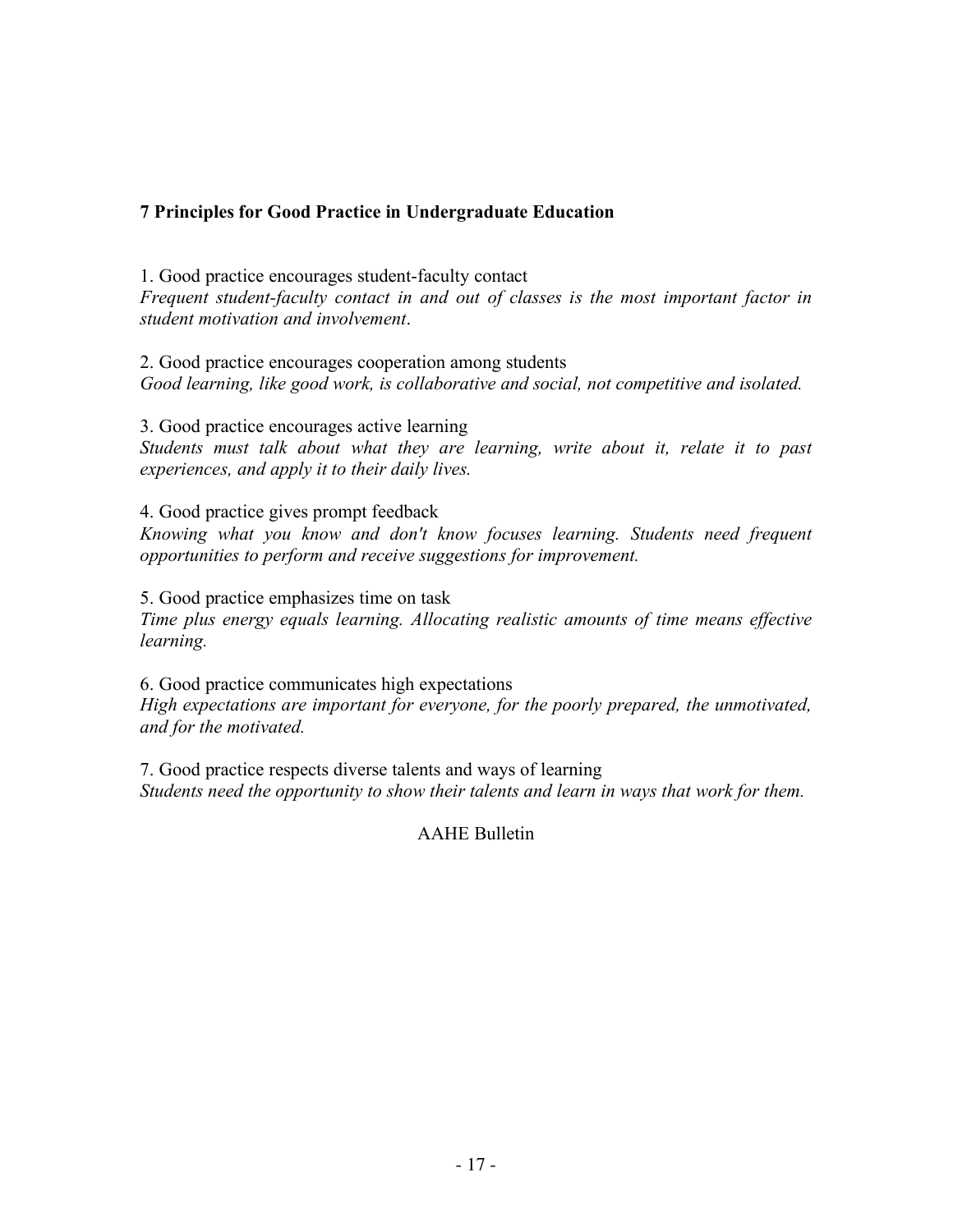# **BUDGET FOR DELIBERATIVE DIALOGUE FACILITATOR TRAINING FOR 10 FACULTY, STAFF, AND STUDENTS**

#### Office of Equity and Diversity, Montgomery College, Rockville, MD, June 10-11, 2004

Funding for ten trainees is requested because this proposal calls for five Dialogue Groups, and ten trained facilitators would permit us to use two facilitators per group.

Further, the proposal calls for those facilitators trained for the Fall 04 Dialogue Groups to train others on campus, so the greater number who receive the original training, the greater the "cascade effect" to the "second generation" of facilitators.

Two student members of the subcommittee, who are looking forward to training other students in deliberative dialogue as well as helping to facilitate the Dialogue Groups in Fall04, both live in the New York City area and plan to drive together to the training in Maryland.

Those who have volunteered to be facilitators are: Bob Owens, Cristina Geiger, Joe Van Remmen, Kelly Clark, Becky Glass, and students Katie Steinnagel, Cindy Durand

Those who may be willing to be facilitators include: Irene Belyakov, Rose Marie Chierici, Beth McCoy, Monica Schneider. Lenny Sancilio, David Geiger, Gene Griffing

| <b>EXPENSE</b>               |                         | PER PERSON                 | <b>TOTAL</b>                      |
|------------------------------|-------------------------|----------------------------|-----------------------------------|
| <b>Registration Fee</b>      |                         | \$195 includes meals       | \$1950                            |
| Lodging (Quality Inn Suites) |                         |                            |                                   |
|                              | $$116/night/2$ beds     | \$116 for 2 nights         | \$580                             |
| Transportation               |                         |                            |                                   |
|                              | 8 passenger van for F/S | $$40 + .30/mile/330$ miles | \$139                             |
|                              | mileage for 2 students  | $.36$ /mile/235 miles      | -84                               |
|                              | driving from NYC        |                            |                                   |
| <b>TOTAL</b>                 |                         |                            | $$2753$ (or $$275/facilitator)$ ) |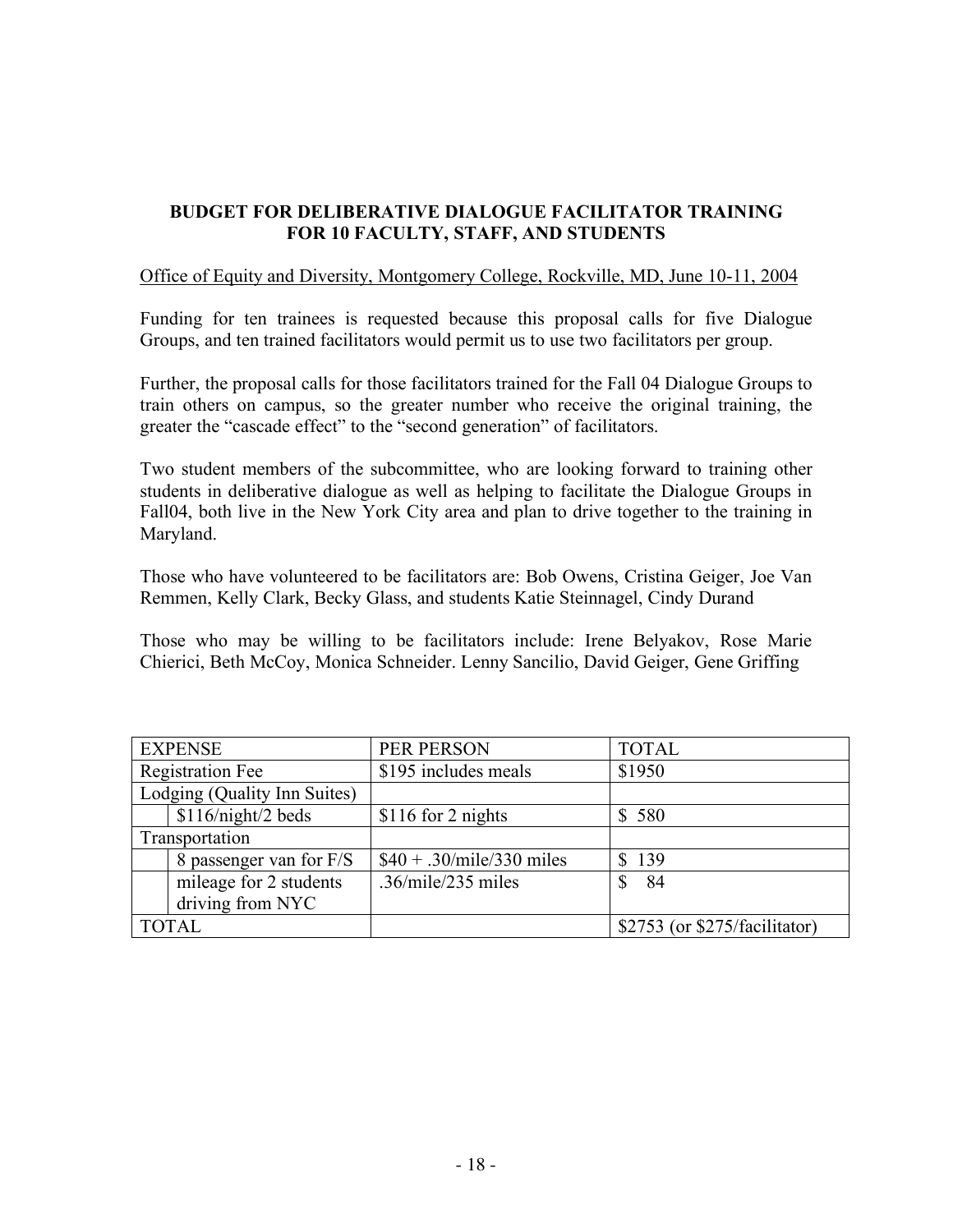# **IV. RECRUIT/RETAIN SUBCOMMITTEE REPORT: 2003-2004 Submitted by: Dr. Michael Schinski**

Members: George Anselme, Charles Batey, Ralph Carrasquillo, Calvin Gantt, Corrine Grinapol, Debbie Hill, Angela Jackson, Don Marozas, Ashley Poole, Michael Schinski (chair), Monica Schnieder, Kristine Shay, Dan Strang

Charge from President Dahl: The Recruit/Retain Subcommittee was charged with continuing to work with Admissions to better understand how the admissions process works and explore ways in which members of the College community might assist in recruiting and retaining students of color and other traditionally under-represented groups. These efforts should work in tandem with our campus's efforts to recruit and retain employees from traditionally under-represented groups, coordinated by the Assistant Vice President for Human Resources.

During the 2003/2004 academic year, the Recruit/Retain Subcommittee focused on issues regarding the recruitment and retention of students and faculty and staff who contribute significantly to the development of a diverse community. The subcommittee worked closely with representatives from the Admissions Office and Human Resources to understand what the College is currently doing and to explore ways in which faculty, staff, students, and alumni can be involved in supporting the process.

I. Recruitment and Retention of Students from Traditionally Under-Represented Groups

Kris Shay and George Anselme from the Admissions office reported to the Recruit/Retain Subcommittee about current recruitment practices. George reported on increased efforts to recruit students from traditionally under-represented groups. These included efforts such as recruiting trips to New York City, a bus trip from the New York city area, and a New York City fly in where students were made aware of a cheap flight into Rochester and admissions representatives would meet them at the airport and take them to and from campus. Kris Shay reported that we have a pretty solid pool of ALANA students that have been accepted for admission, but the challenge is to get them to commit to attend Geneseo. It is a very competitive marketplace with many other schools offering these students significantly more financial aid than Geneseo. The college's yield rate for the ALANA students is only 9% compared to the overall yield rate of 27%. There was discussion regarding how students, faculty and staff involvement is important in the outreach, recruitment, and retention of ALANA students. Specifically, it was suggested that phone calls from faculty and students to accepted ALANA students could help to improve the yield rate.

With regards to retention of students from traditionally under-represented groups, a couple of primary issues were identified. First of all, it was recognized that a more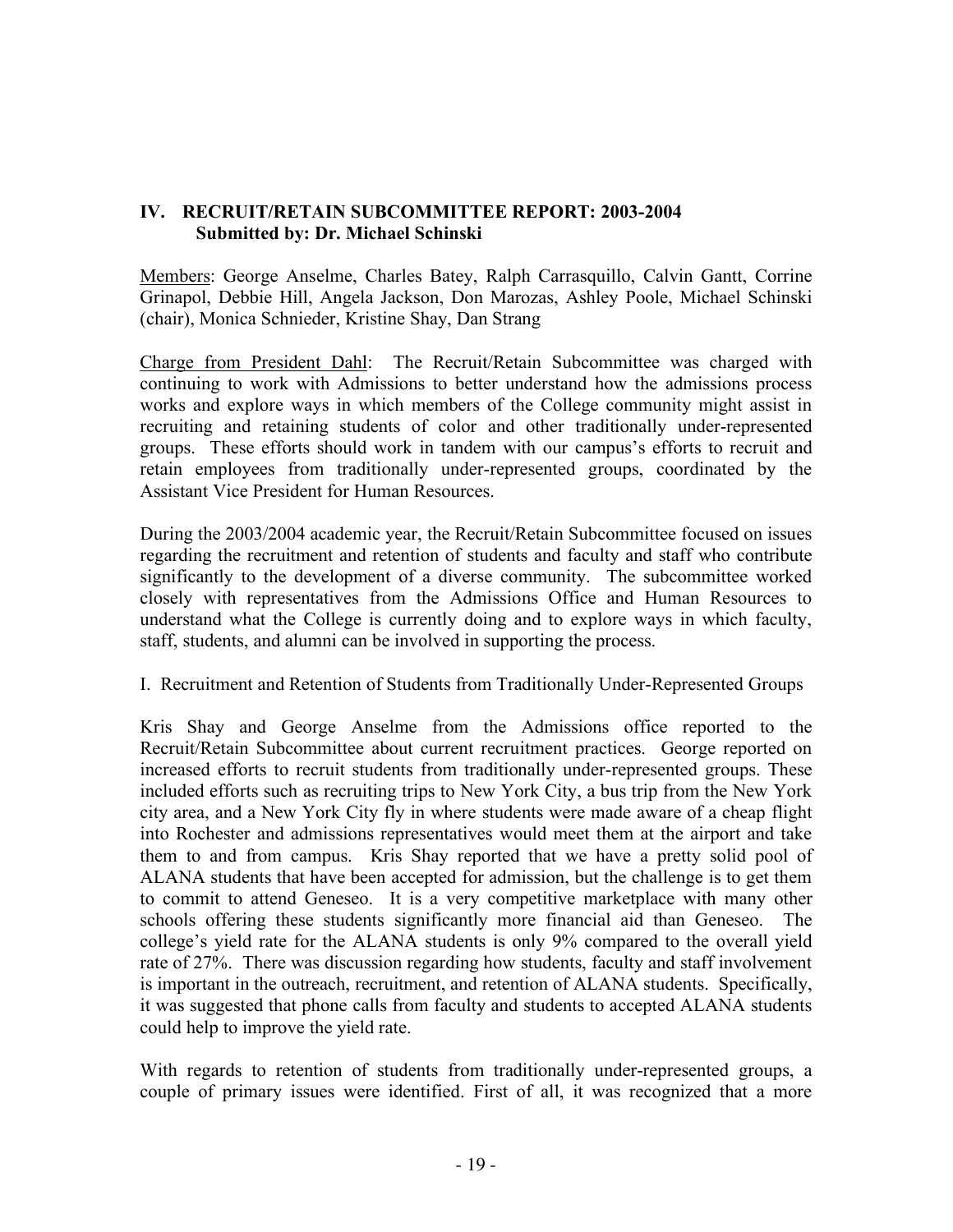diverse faculty would provide a variety of role models and mentoring systems crucial in successfully retaining and graduating a more diverse student body. Secondly, it was pointed out that certain personal care products are not available in Geneseo and some of our ALANA students and faculty must go to Rochester to purchase them. While this may seem a small point, it is just another obstacle to overcome in acclimating to a new and different community.

The subcommittee makes the following recommendations regarding the recruitment and retention of students from traditionally under-represented groups.

- 1. The college should pursue targeted fundraising for both scholarships for ALANA students and more aggressive recruitment for ALANA students.
- 2. A scholarship fund for ALANA students should be set up within the Geneseo Foundation to which faculty and staff could contribute.
- 3. Continued College support of efforts to increase the diversity of the pool of applicants and the yield rate of ALANA students including such things as the recruiting at urban centers, the NYC bus trip, fly ins, and personal phone calls.
- 4. A representative from the college should meet with the store manager at the Geneseo Walmart and Wegmans to discuss stocking some specific personal care products for the College's ALANA students, faculty and staff.
- 5. Continued College support for the TOP program.
- 6. Admissions should continue to expand efforts to use faculty, staff, students, and alumni in helping to recruit ALANA students.
- 7. The college should find ways to reward faculty and staff for giving their time and energy to help to recruit and retain students from traditionally under-represented groups.

II. Recruitment and Retention of Faculty and Staff from Traditionally Under-Groups.

This spring, Charles Batey, the College's new Assistant Director of Affirmative Action and Employment was added as a member of the subcommittee. Charles updated the subcommittee on the current practices being employed by the College to recruit, hire, and retain faculty and staff from traditionally under-represented groups. He shared his plans to take an aggressive, proactive approach in recruiting a more diverse faculty and staff. This involves encouraging departments to look beyond the traditional pools and sources for potential new hires. There was also discussion about how a diverse faculty and staff is a critical component in being able to attract and retain a diverse student body.

The subcommittee makes the following recommendations regarding the recruitment and retention of faculty and staff from traditionally under-represented groups.